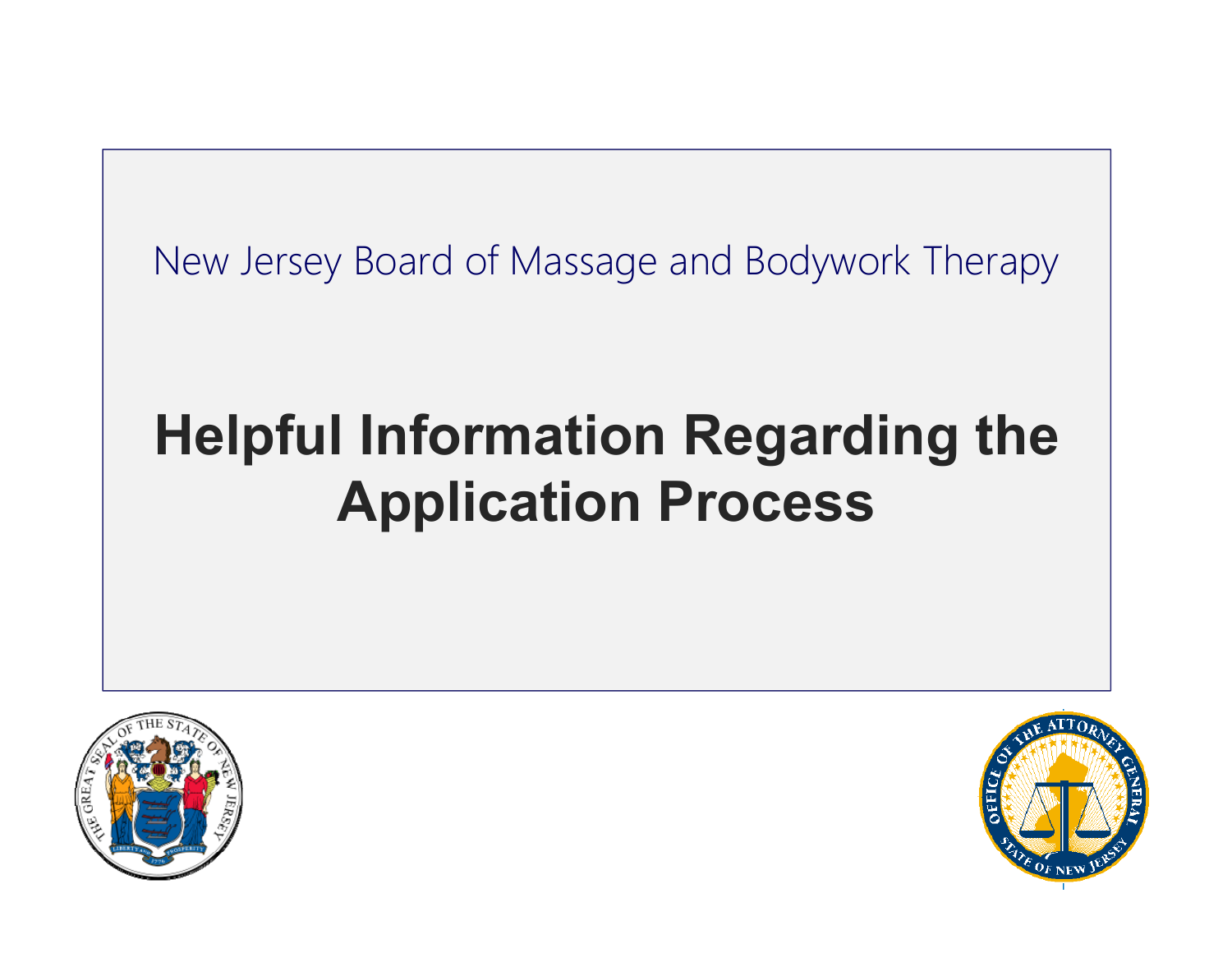### Board of Massage and Bodywork Therapy

Applications can be downloaded from the Board's website at **www.NJConsumeraffairs.gov/mbt/Pages/applications.aspx**

No one may practice as <sup>a</sup> massage therapist without being duly licensed to do so. A pending application is not <sup>a</sup> license to practice massage and bodywork therapy.





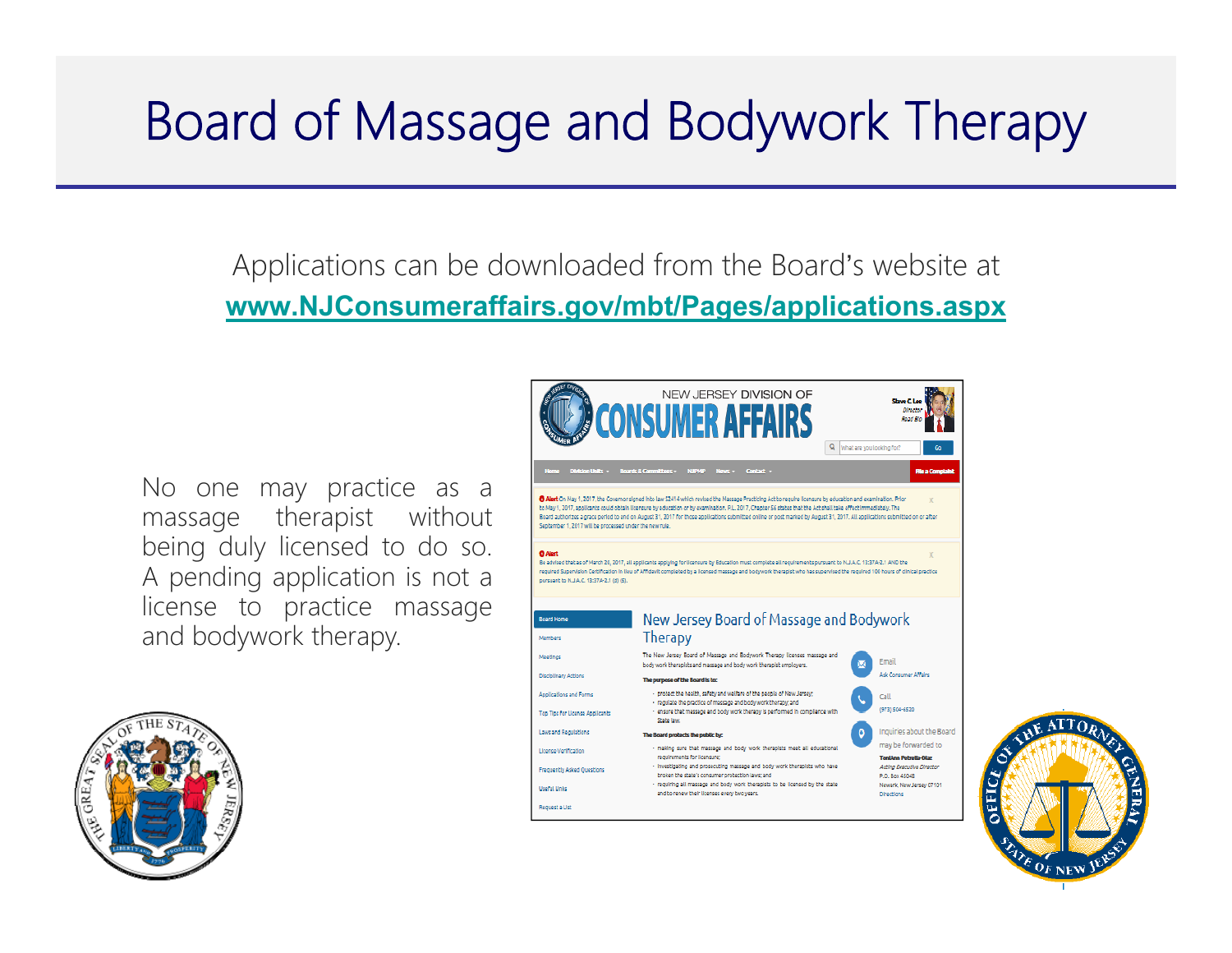## When Should I Begin the Application Process?

You can begin the application process when you have successfully completed a massage and bodywork therapy program of at least 500 hours and have successfully passed either the exam given by The National Certification Board for Therapeutic Massage and Bodywork (NCBTMB), or The Federation of State Massage Therapy (FSMTB) Boards**'** exam (MBLEx).



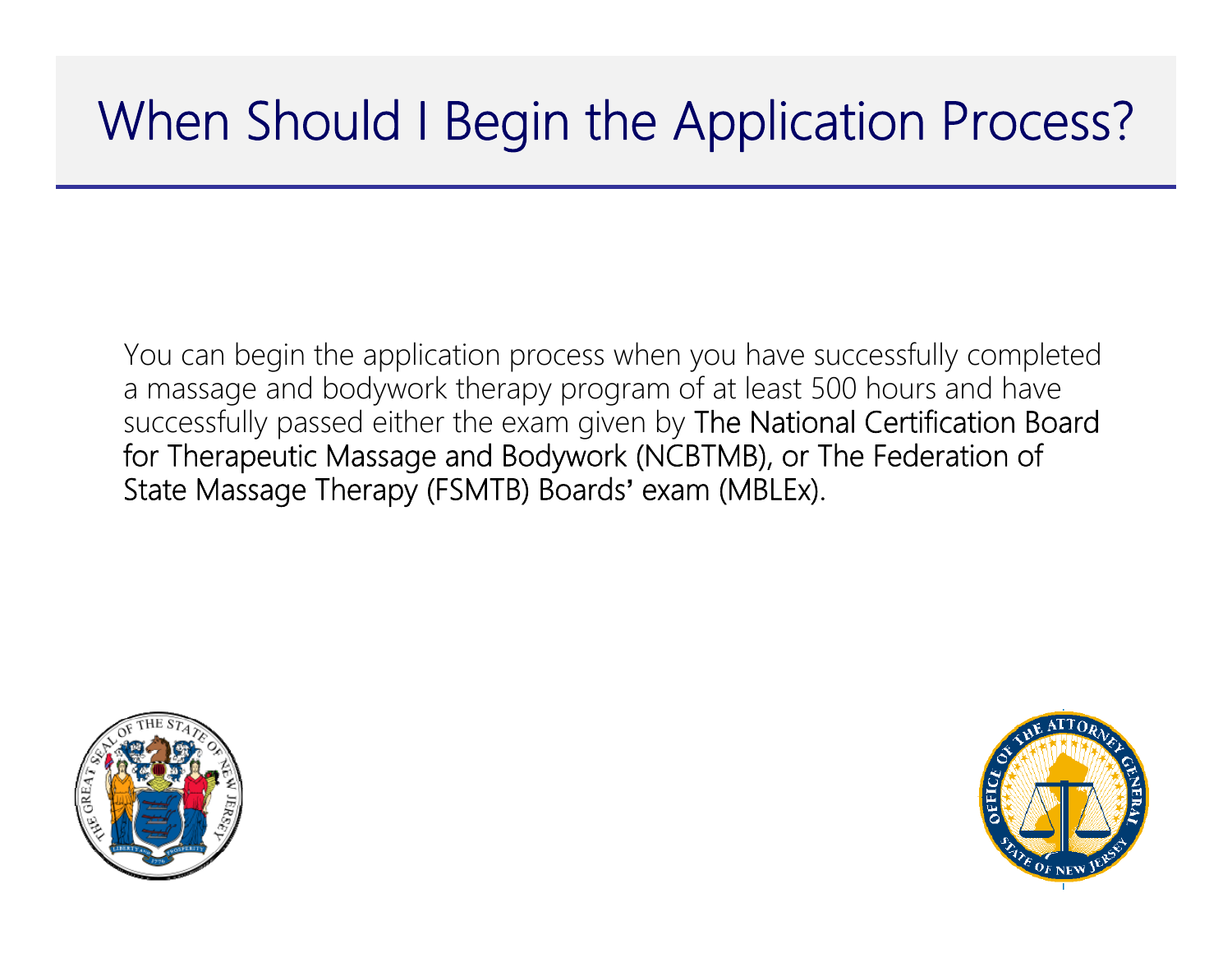### Applying for Licensure as a Massage and Bodywork Therapist

#### Requirements for a Massage Application:

A completed application form, signed and notarized, with a 2x2 passport style photo.

Completion of a course of study in massage and bodywork therapy of at least 500 hours. Pursuant to N.J.A.C. 13:37A-2.1(d), the 500 hours shall include the following:

- 1. At least 90 hours of anatomy/physiology/pathophysiology
- 2. Ethics and Law
- 3. Theory and Practice (in-class instruction as to massage and bodywork theory and modalities and in-class demonstration and practice of massage and bodywork modalities).
- 4. Electives directly related to the practice of massage therapy; and
- 5. At least 100 hours of clinical practice which is supervised by a faculty member who is present on-site while services are bein g performed and is either a licensed massage and bodywork therapist or is legally authorized to perform massage and bodywork in the state in which the school exists.

The Massage and Bodywork Therapy school must be accredited by one of the following:

- 1. The New Jersey Department of Education;
- 2. The New Jersey Department Labor and Workforce Development;
- 3. The New Jersey Commission on Higher Education; or
- 4. An agency of another state which substantially meets the requirements of the New Jersey Department of Education, the New Jersey Department of Labor and Workforce Development or the New Jersey Commission on Higher Education;



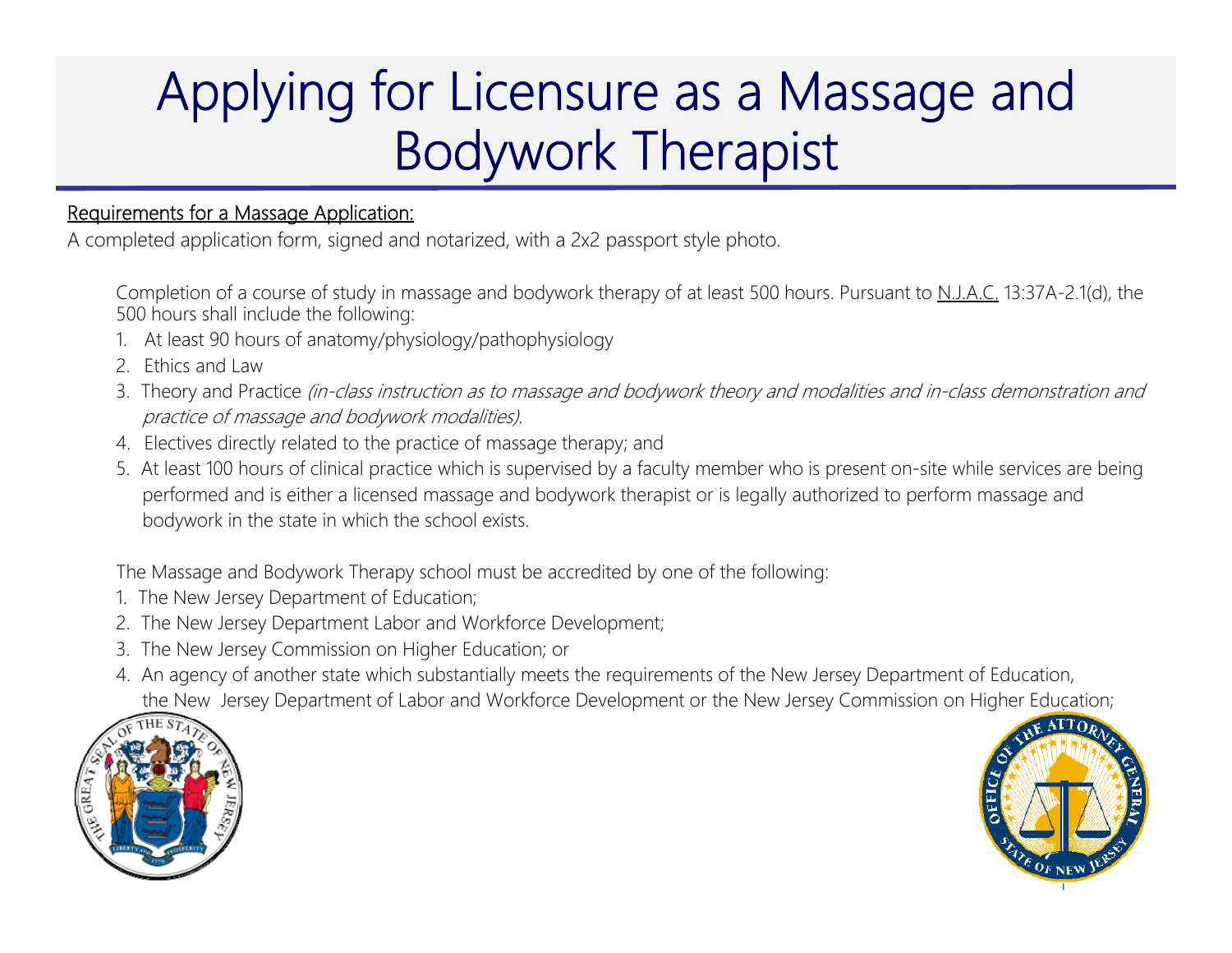### Applying for Licensure as a Massage and Bodywork Therapist (Continued)

Requirements for a Massage Application (Continuced)

All applicants applying for licensure by Education must also have their school complete the required Supervision Certification in lieu of Affidavit completed by a licensed massage and bodywork therapist who has supervised the required 100 hours of clinical practice pursuant to N.J.A.C. 13:37A-2.1 (d) (5).

The form can be found at:

**www.NJConsumerAffairs.gov/mbt/Applications/Supervising-Faculty-Member-Certification.pdf**

All transcripts and supervision certifications must be sent directly from the school in an official sealed envelope.



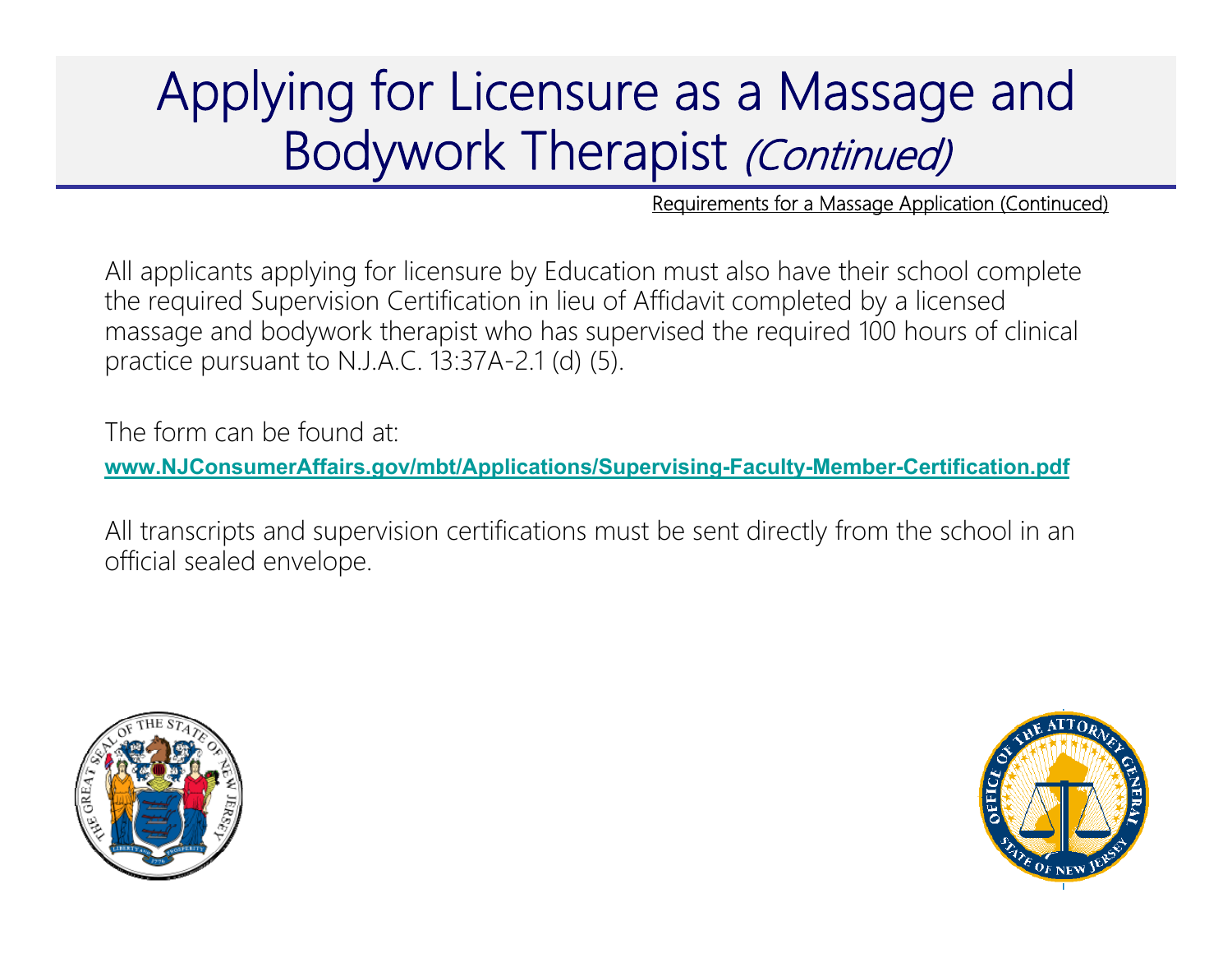### Applying for Licensure as a Massage and Bodywork Therapist (Continued)

Requirements for a Massage Application (Continuced)

Passing the one of the following examinations pursuant to N.J.A.C. 13:37A-2.1(2):

The National Certification Board for Therapeutic Massage and Bodywork *(NCBTMB)* The Federation of State Massage Therapy (FSMTB) Boards' exam (MBLEx).

- $\bullet$  Information regarding the NCBTMB Exam: www.ncbtmb.org/take-board-certification-exam
- • Information regarding the MBLEx Exam given by the FSMTB www.fsmtb.org/mblex/ (Information on the MBLEx, including the candidate handbook)



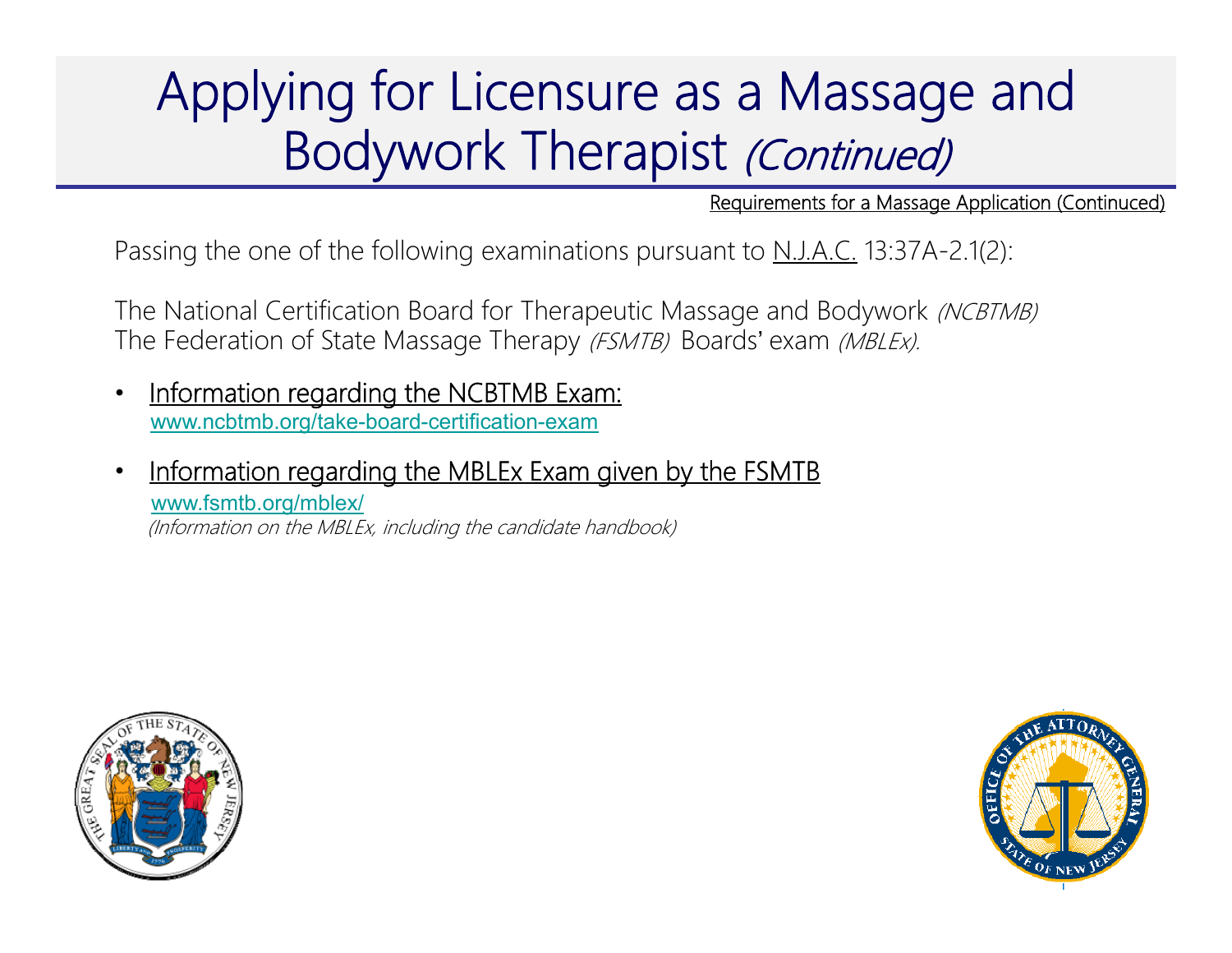### Applying for Licensure as a Massage and Bodywork Therapist (Continued)

Requirements for a Massage Application (Continuced)

#### CPR:

Applicants must submit current certification in CPR, Firstaid and use of an automated external defibrillator (AED) from approved courses pursuant to  $N_{1}$ . A.C. 13:37A- 2.1(b)(4).

Please review the regulations at www.NJConsumerAffairs.gov/mbt for current approved providers.

#### Verifications of other licenses:

If you hold another license of any kind in any state, including New Jersey, you must arrange for that state to send written or electronic verification of status of licensure or certification from every state, territory of the United States, or the District of Columbia, in which the applicant was ever licensed or certified. The verification shall either be forwarded directly to the Board from the applicable state board or committee, if written or, if electronic, issued by the applicable state board or committee.



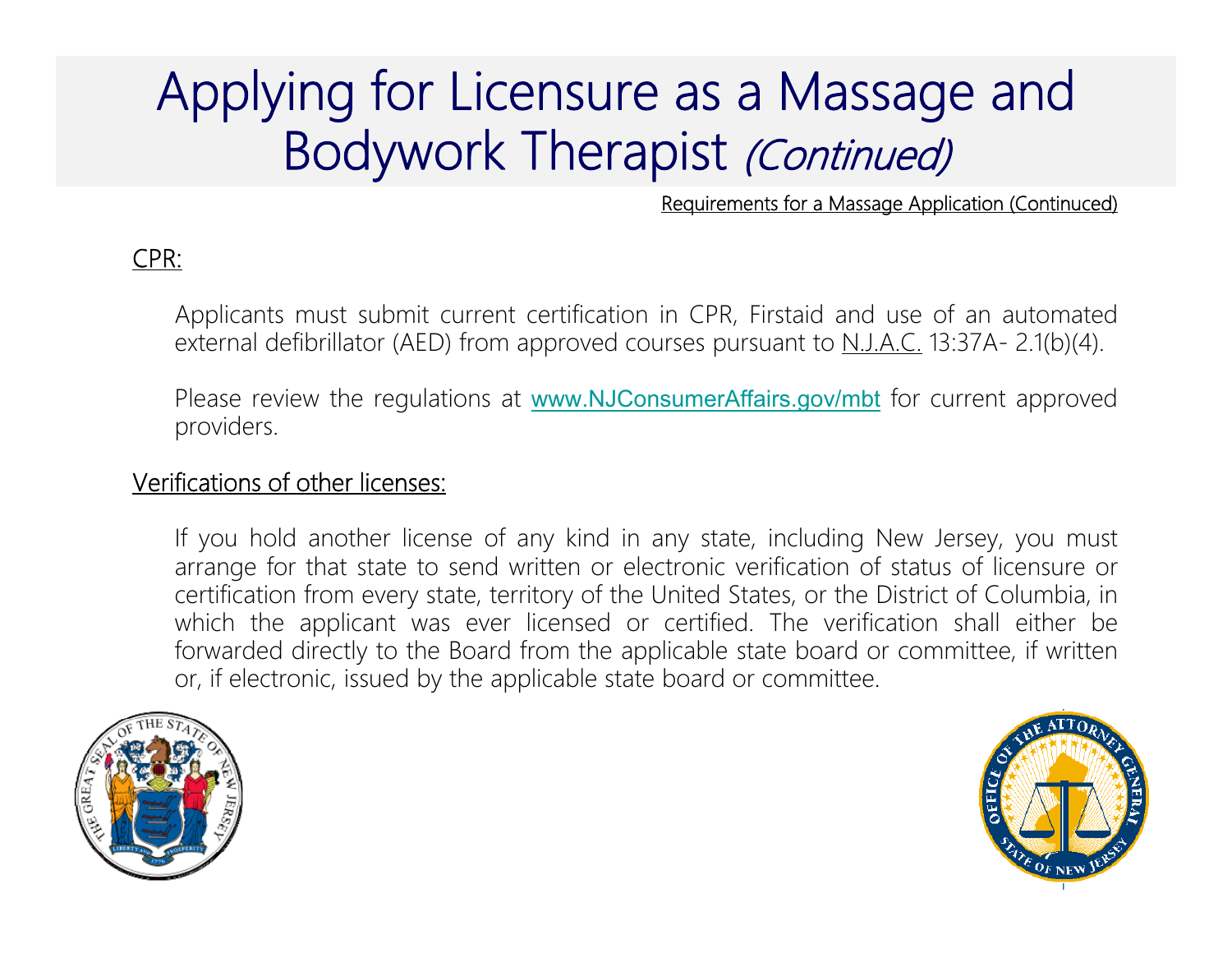## Criminal History Background Check

- $\bullet$  You must complete the *"*Certification and Authorization Form*"* as part of the application.
- $\bullet$  You will receive <sup>a</sup> letter with instructions on how to schedule an appointment to have your fingerprints digitally recorded.
- $\bullet$  Go online to schedule an appointment and pay the fee directly to the MorphoTrust.
- $\bullet$  Applicants who do not live in the State of New Jersey may receive fingerprint cards with <sup>a</sup> letter requesting that they complete <sup>a</sup> criminal history background check. The letter includes an option to make an appointment in New Jersey for <sup>a</sup> live-scan at <sup>a</sup> MorphoTrust facility. The Board office receives the results of <sup>a</sup> criminal history background check faster if the applicant completes <sup>a</sup> live-scan at <sup>a</sup> MorphoTrust facility in New Jersey.



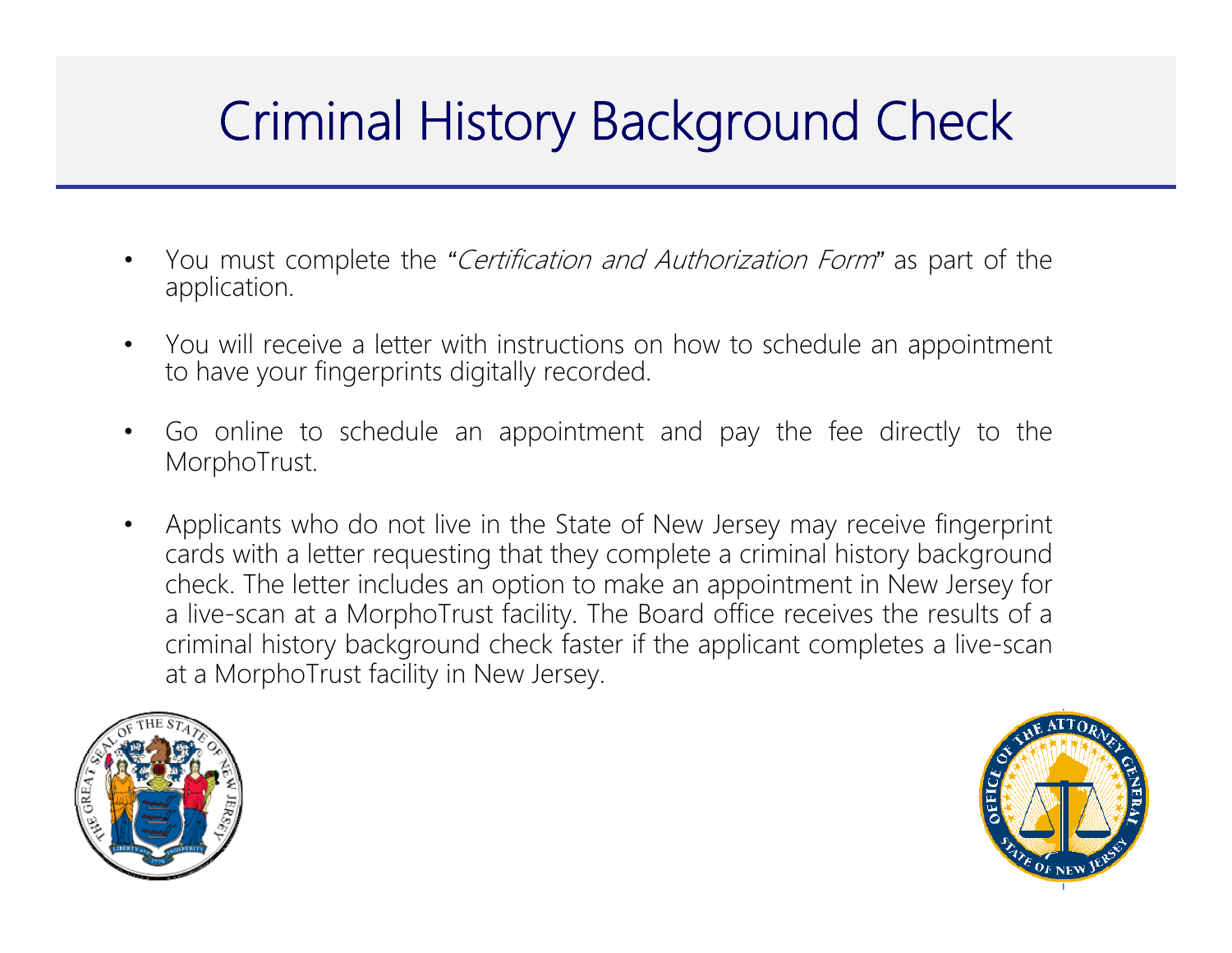### Criminal History Background Check

- • If an applicant has ever been arrested, it makes the process faster if the applicant provides <sup>a</sup> written statement of the arrest(s), the police report(s), court documents and <sup>a</sup> copy of the disposition(s) of the arrest(s) with their application.
- • **The fee on the Certification and Authorization form does not apply to every applicant. Do not send this fee if you Do Not hold <sup>a</sup> license or certification by any Board or Committee of the New Jersey Division of Consumer Affairs. Do not send this fee if you are unsure. The Board office will notify you if it is needed.**





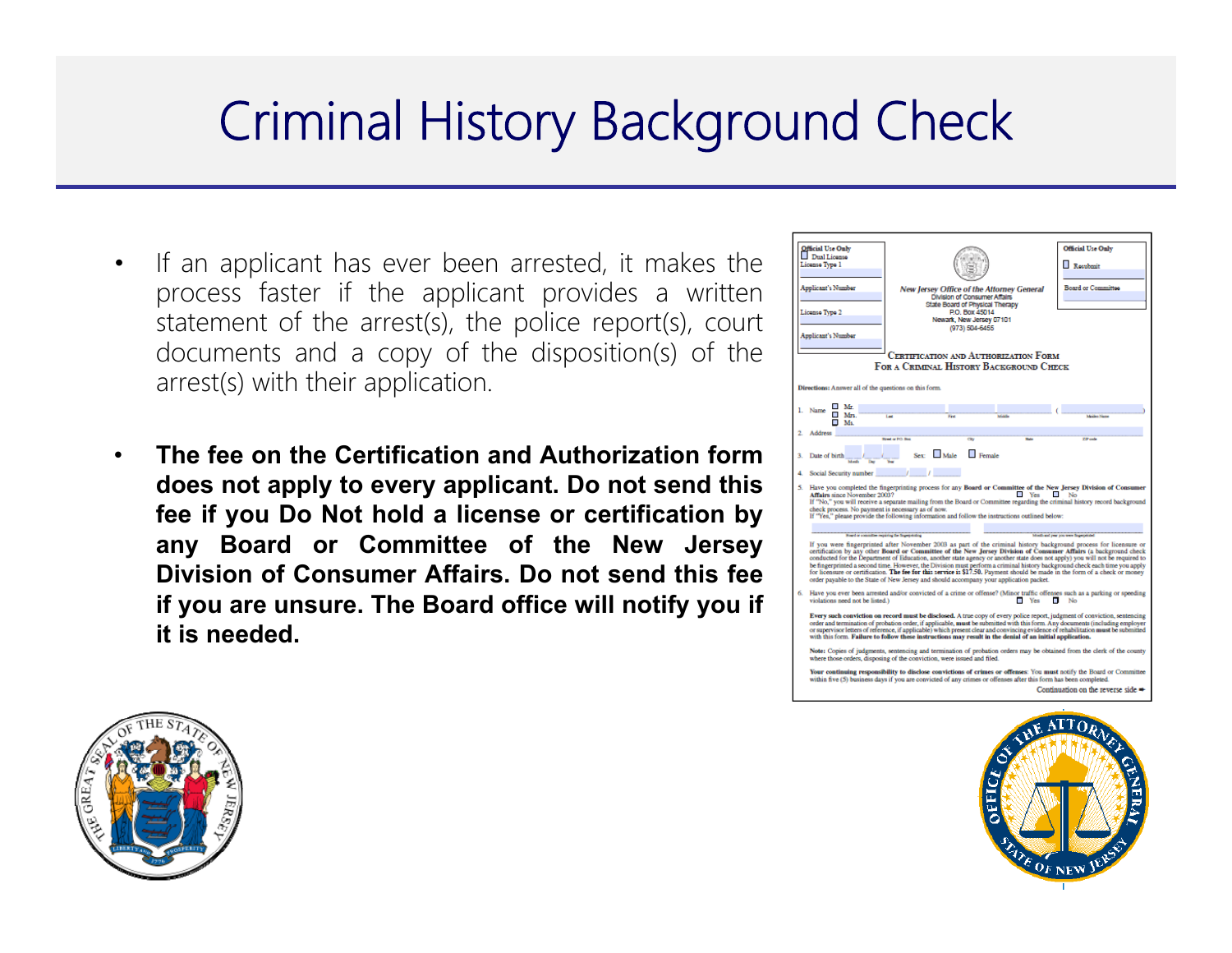#### What is the application fee?

The application fee is \$75.00, non-refundable fee.

#### What is the fee for <sup>a</sup> massage therapy license?

If <sup>a</sup> massage and bodywork therapist applicant is eligible for <sup>a</sup> license during the first year of the biennial renewal period the fee for <sup>a</sup> license is \$120.00.

If <sup>a</sup> massage and bodywork therapist applicant is eligible for <sup>a</sup> license during the second year of the biennial renewal period the fee for <sup>a</sup> license is \$60.00.

The biennial cycle ends on November 3<sup>1st</sup> of every even year.

You must keep your address and email address current with the Board. You must complete your continuing education requirement prior to the renewal expiration date.

Once an applicant is determined to be eligible for <sup>a</sup> license, the New Jersey State Board of Massage and Bodywork Therapy will notify the applicant and at that time the applicant can submit the licensure fee. Please do not send the fee prior to notification.



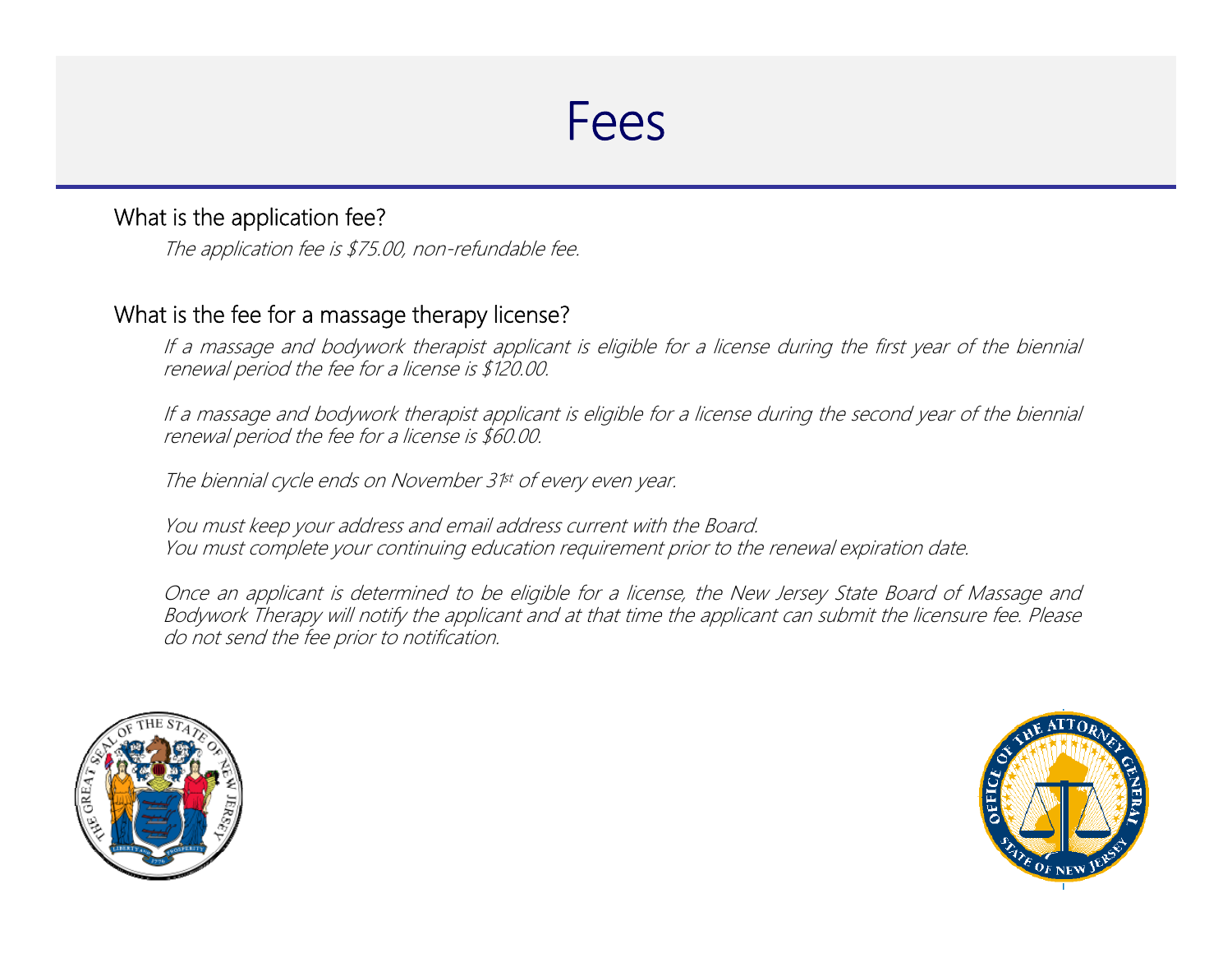### Useful Links on the Website of the New Jersey Board of Massage and Bodywork Therapy

Laws and Regulations www.NJConsumerAffairs.gov/pt/Pages/regulations.aspx

Checking Application Status www.NJConsumerAffairs.gov/Pages/licensingboards.aspx

Frequently Asked Questions www.NJConsumeraffairs.gov/mbt/Pages/FAQ.aspx

Verifying a License www.NJConsumerAffairs.gov/Pages/verification.aspx

Renewing a License www.NJConsumerAffairs.gov/mbt/Pages/applications.aspx